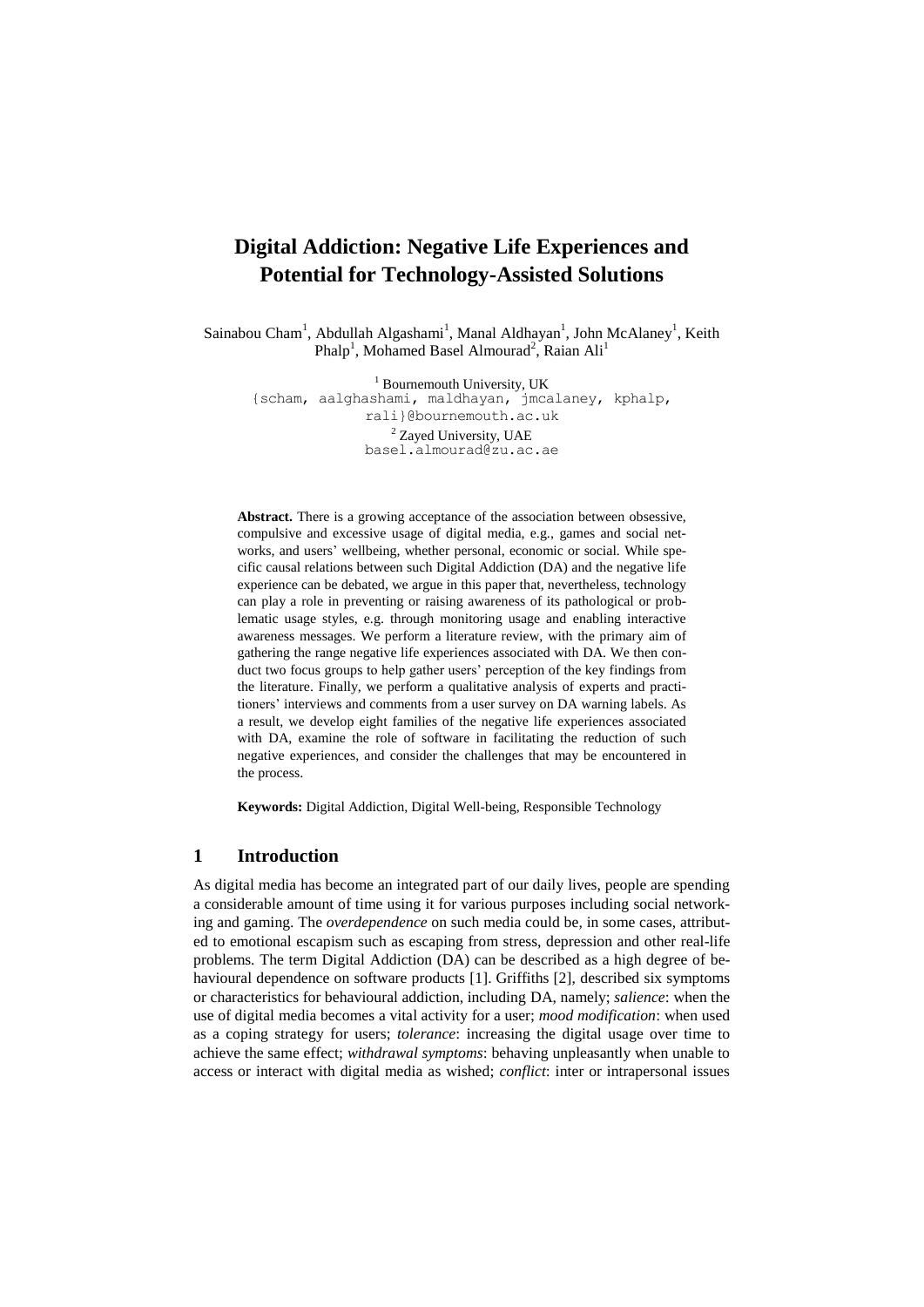caused by digital usage; and *relapse*: quickly falling back to a user's old digital usage habits after a period of abstinence.

DA is becoming a recognised problem globally. For example, 40% of adults in the UK look at their phone within five minutes of waking up, and 37% of adults check their phones five minutes before turning lights out [3]. Also, the UK tops the list of the prevalence of internet addiction among university students at 18.3% followed by Poland at 16.2% and Taiwan at 15.1% [4]. While in Muller et al. [5], a 2.1% internet addiction prevalence rate was found in the German general population. We note here the different, perhaps subjective, metrics used in these tests.

Studies linked DA to various negative life experiences including lower grade point among students [6], marital discord, social isolation, reduced work performance and job loss, [7] and parent-child relationship issues [8]. The last decade has witnessed a considerable increase in the treatment of behavioural addictions including DA and most of which shared approaches similar to the treatment of substance-related addictions including counselling, pharmacotherapy, self-help therapy [9], cognitivebehavioural therapy, psychotherapy [10, 11] and motivational interview [12].

Despite the argument that technology can be designed to sense and react to addictive usage style [13], there is still limited research on how this can be realised. Classic software engineering would fall short here given the special mission of software of changing a user's behaviour. Hence, software requirements here are behavioural and potentially in conflict with the current status, mental and psychological, of their users. Current approaches for digital behavioural change, such as Apple iOS Screen Time (https://support.apple.com/en-gb/HT208982) and Google Digital Wellbeing (https://wellbeing.google), focus on conscious interaction with technology and help users to avoid seeing repeated content; setting limits, e.g. in terms of time spent and break times; avoid distraction, e.g. muting notification; and heath, e.g. advising to take a break after long hours of watching videos. These tools are focusing on the interaction between the users and the device, and they may be seen to a large extent a usage optimisation tools. Behavioural change would require a much more in-depth consideration of both the content of the interaction, not only the amount and frequency, as well as the profound reasons why the person may become over-dependent. This will be vital for correct personalisation and customisation of the tools and their suggestions.

The work in [13, 14] investigated software-based interventions as countermeasures for DA. The work argued the capability of the software to raise awareness and apply a range of persuasive techniques, interactively and in real-time to keep users in control. Still, the content of messages, as well as the various modalities of intervention, are to explore and concretise. For any intervention to be effective it is necessary to first identify the precise nature of the negative harms associated with a problematic behaviour. **In this paper**, we review the literature and conduct qualitative studies and present eight families of negative life experiences associated with DA and then explore what role software could play to help raise awareness and support user to regulate their behaviour in the online space and reduce the prevalence to such negative experiences.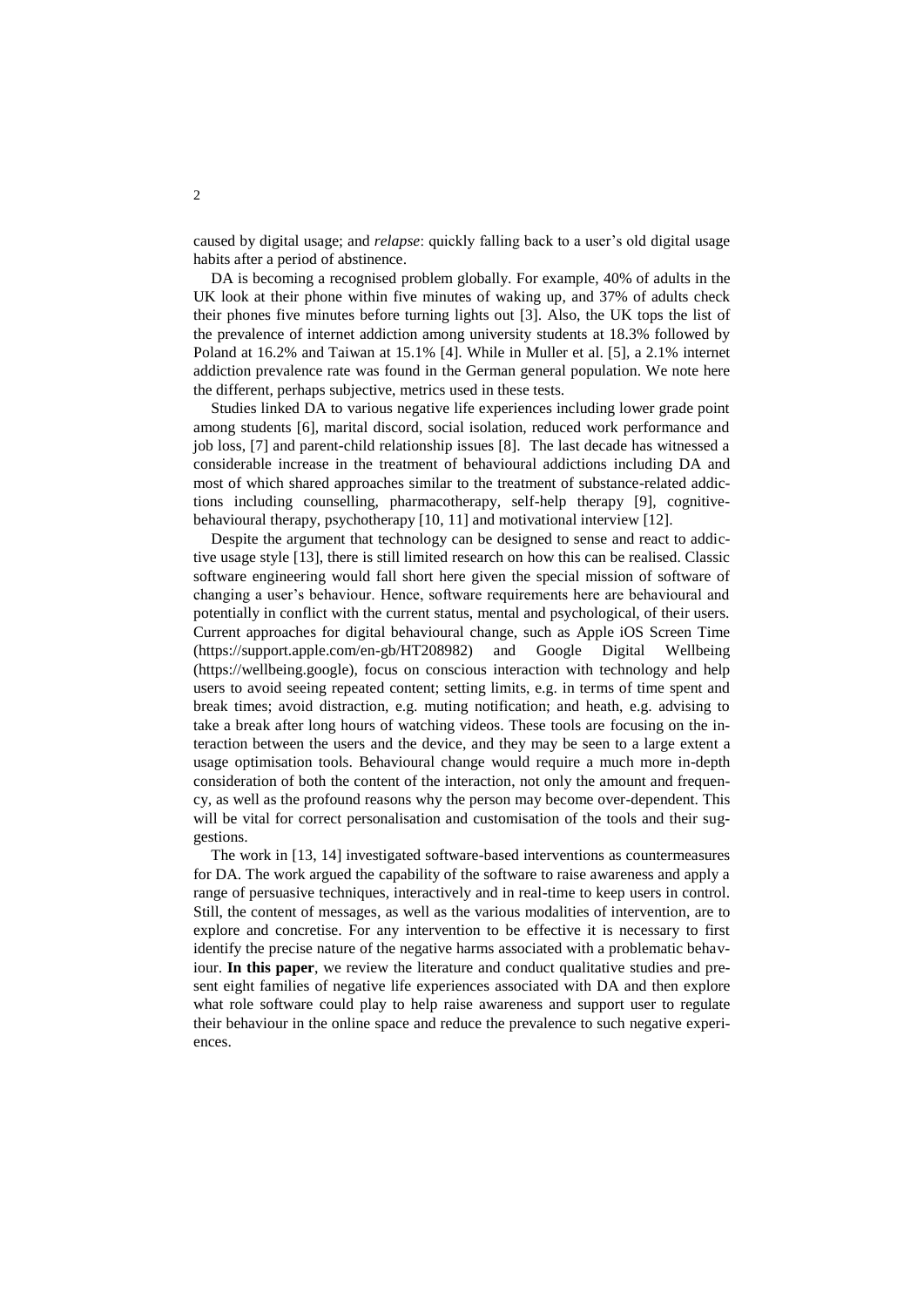### **2 Research Method**

We performed a literature review on DA as an umbrella term for a range of terms such as internet addiction, online addiction, problematic internet usage, online gaming addiction, etc. Besides searching these relevant avenues, we applied online search using Google Scholar and main digital libraries such as ACM, IEEE Xplore and DBLP. As search criteria we used combinations of keywords related to digital media such as 'social media', 'games', 'gaming' 'internet use', 'smartphone', 'social networks' as well as addiction-related terms such as 'addictive', 'excessive', 'compulsive', 'addiction', 'problematic', 'pathological'. We used a snowballing approach to reviewing relevant references from reviewed studies so that we expand our search results [15]. The study was not meant to be a systematic literature review but rather an elicitation of the primary negative life experiences linked to the concept of DA.

After identifying the negative life experiences from the literature, we worked on classifying and categorising them. In some other cases, the findings from the followup focus groups informed the process detailing the experiences and introducing additional elements. We come up with eight families of negative life experiences and listed related elements under each family. The findings are presented in Section 3.

 The second stage of the study involved two focus group sessions. The focus groups aimed to elaborate and explain our results from the literature review based on the participants experience with DA. The participants (i) were familiar with the research area, and (ii) had prior experience working in the field of digital, internet or behavioural addiction and (iii) were frequent users of social media such as Facebook, Twitter, and LinkedIn so could also comment on the software design aspect. The focus of these sessions was to have participants discuss the various findings from the literature mainly to explain them and help their organisation into categories so that we reduce redundancies and flatness of the literature review outcome. For example, while we initially considered *skipping meals* and *forgetting meals* to be similar, the focus groups highlighted a subtle difference between them, which is around *intentionality*.

 The final stage of the study consisted of two activities with the aim of investigating the role of software in combatting DA and reducing negative life experiences. First, we analysed interview data collected from ten experts and practitioners' in the area of well-being, addiction recovery, social and cyber psychology and human factors in computing. The primary goal of the interviews was to explore the perception of online labelling and warning messages issued by software to reduce or warn against DA with a focus on social networks and games. Also, interviewing experts in one of the main addiction centres in the UK enabled us to develop an understanding of their practices and how we may use it in developing interactive software interventions. In the second part, we built on a survey initially conducted in [13] and extended it in terms of number of the participants and the comments received. The original survey was itself to validate the findings of previous interviews with people self-declaring to have DA, i.e., part of a mixed method approach. In this paper, we only analyse the survey comments on the proposed software intervention techniques including the progress bar, a timer relating to digital media usage and content of feedback relating to negative life experiences and the effect DA may have on the users and their significant others.

The results of the analysis of the interviews as well as the qualitative part of the survey are presented in Section 4 and meant to provide insights on how future software tools can help in combatting DA as a professional responsibility requirement.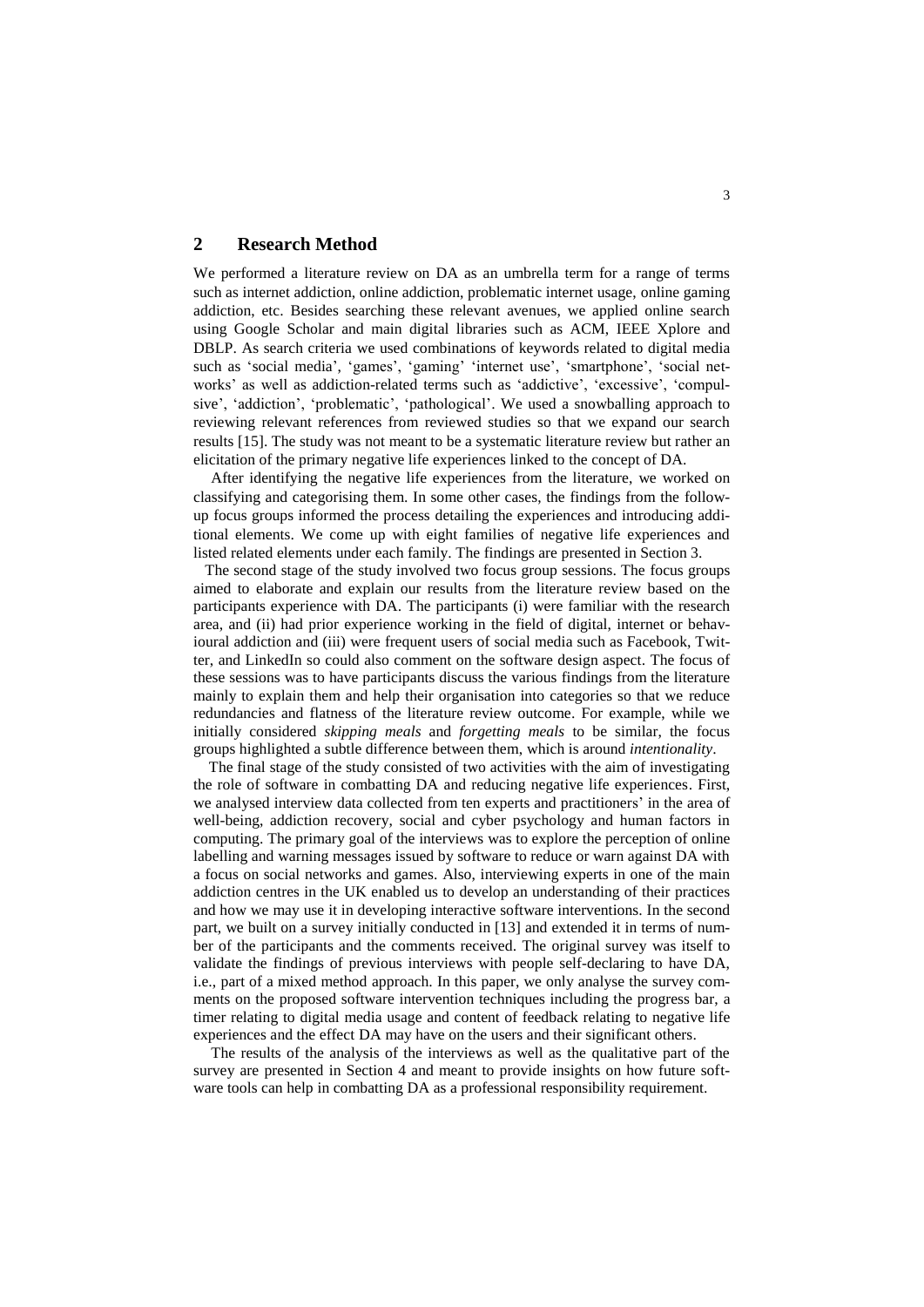# **3 Digital Addiction and Associated Negative Life Experiences**

Existing research associated DA with a wide range of negative life experiences including lowering self-esteem, preoccupation, irregular sleeping patterns, reduced face-to-face communication, invasion of privacy of others and erratic dietary behaviour. Figure 1 presents eight families of such negative life experiences and the elements listed under each family. Main elements from each family are written in *italic* text and underlined. Due to the space limitation in this paper and given that most of the negative effects are self-explanatory; we will only elaborate on the primary elements from each category and insert a few comments from the users' study.



**Figure 1:** Digital Addiction and Associated Negative Life Experiences

### **3.1 Emotional Problems**

4

Emotional problems refer to problems that affect the psychological well-being of users. Interaction activities of some contacts could elevate *depression* especially for those with low self-esteem; "*seeing online contacts posting perfect pictures whether holiday pictures or pictures of a social function could facilitate depression for some users*". *Irritability* is another related emotional problem [16], i.e. when a user feels annoyed or impatient when they are unable to engage in an online interaction. Furthermore, users with DA could overly feel *Inadequate* which may lead to reducing self-worth*; "you feel incompetent and inferior when you see posting of an event on social media from your contacts which you were not invited to*".

## **3.2 Familial Disruptions**

Familiar disruptions resulting from DA can be linked to the disclosure of sensitive personal information online, cyber-stalking and online surveillance of loved ones. For users with DA, this can happen unconsciously and irresistibly. It could lead to family breakdown and partnerships and relationship problems. *Partnerships and Relation-*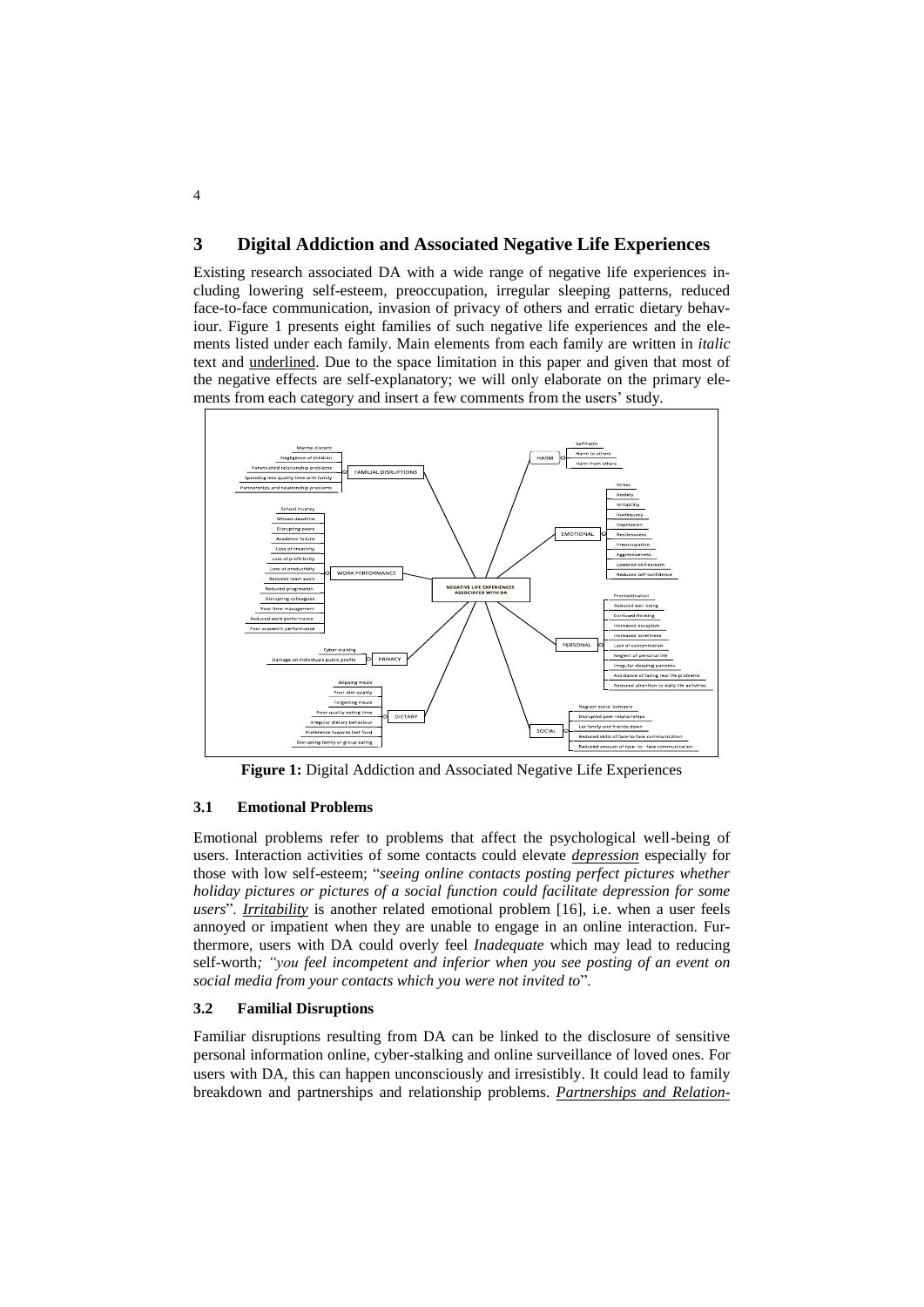*ship problems* can be affected when one chooses to spend time online and neglect their partners which may lead to relationship conflict, separation, and divorce in some cases [17]. *Parent-child relationship depth and strength* can be affected when "*the parent-child communication and engagement in other family activities are overpowered by their engagement in the virtual world, e.g. social networks*". Online immersion could distract and lead people to spend *less quality time with family;* "*being on the phone when other members of the family are together catching up after school, work or watching the TV together as a family*".

### **3.3 Personal Problems**

The continuity and the real-time nature of online interaction, the attractiveness of games and social media features and the unlimited access to these features could lead to neglect of other important aspects of a person's life. For example, excessive usage reduced attention to daily life activities, e.g. not cleaning the house or doing the needed shopping, and not taking proper care of loved ones. The access to a variety of content online may *confuse* the way people think; "*disorientation, confusion and anxiety, tunnelling when shopping online and unable to control how one thinks as a result of prolonged usage sessions*". The *lack of concentration* while driving resulting from social media usages and notification could cause accidents and annoy other drivers. Another experience is *procrastination*, e.g. putting off personal chores that need to be completed or delaying the start of a task for other social online activity [18].

#### **3.4 Social Problems**

Social problems may be related to situations when users feel the need to be online at all times and therefore neglect their social contacts such as peers, colleagues, family and friends in the physical world. The negligence of such connections could affect the *real-life relationships and their face-to-face* engagement of users with DA. For example, when a user chooses to spend all their time using online software, their family and friends may feel let down especially during special occasions where their presence is highly expected such as the case when gamers may be "*turning down an invitation from family or friends or not showing up to social events such as birthday parties, weddings ceremonies and other special celebrations*". Also, spending too much time online may lead to a *loss or reduction of social skills* required in real-life communication such as confidence and concentration levels needed to engage in a meaningful conversation. As a counter-argument, some users argued that real-life communications are both slow and more inhibitive, hence the difficulty.

### **3.5 Work Performance Problems**

The urge for students or employees to be excessively online for non-academic or nonwork-related purposes could *impair their academic and work performances* [19]. It is also about the preoccupation, e.g. an employee who posts on social media and becomes worried of the reactions of other contacts could have a reduced attention span on work duties which may affect the *profitability* of an organisation. A user commented that uncontrolled and hasty "*employees' online software activities might lead to disciplinary, suspension and even job loss in extreme cases leading to a reduction in the workforce*". A reduction in work performance could *reduce one's work-profile* which could reduce the chances of employment *progression* and this could in turn *lower other job opportunities*. Also, DA could be contagious where staff with DA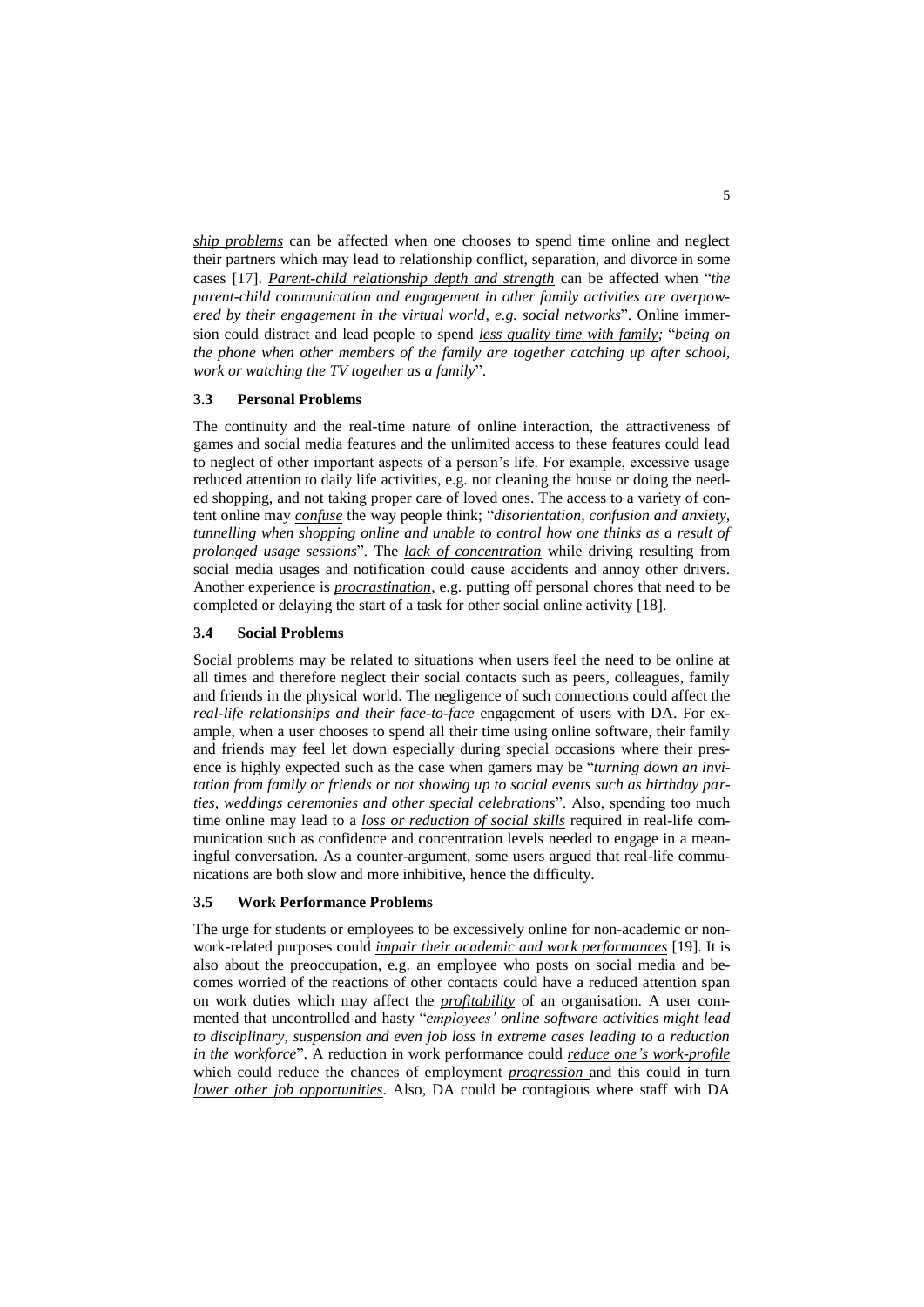may be putting pressure on colleagues to respond on their online post, and this could *disrupt* colleagues from their routine daily work. Effects on *academic performance* can happen when students cannot complete of focus on a task such as coursework due to their immersive digital media usage. Students multitasking, e.g. joining a conversation on social media while working on an assignment, could affect their performance level causing decreased productivity [20]. *Loss of creativity* could be attributed to "*the variety of content that users can access and the number of activities that can be performed while online*". The ease of finding and sharing content on social media, rather than creating, can be argued to reduce the creativity level.

### **3.6 Invasion of Privacy of Others**

Online software applications provide the opportunity for users to disclose personal information. This information can be assessed and used by others in a negative way such as the aforementioned *cyber-stalking* [21]. The sharing of sensitive information in a hasty and less thoughtful manner, which is often the case for users with DA, could lead to *damage on individuals' public profile*. For example, sharing pictures and tagging contacts in a post that can be accessed and used by employers and others for judging professional ability could affect one's reputation.

### **3.7 Harm**

Harm could be personal or financial, e.g. gaming addicts buying items and neglecting health and hygiene. Users can suffer a physical injury which is developed over a period, e.g. headaches, pain on the wrist, text-neck or poor vision. The skills users learned and developed as a result of watching or being exposed to a violent game could cause *harm to others* "*if a user practices a fighting scene from an online game on other people*" and when users steal money from their partners to finance their gaming or online gambling addiction. The *financial harm* could lead to issues such as family breakdown due to a divorce or separation resulting from job loss, and this may lead to debts, impairment of assets or even personal bankruptcy. Such harms are more noticeable in the case of online gambling in particular.

#### **3.8 Dietary-Related Problems**

Dietary problems refer to those factors that could affect users' diet quality. For example, playing games or using social networks continuously for hours and *forgetting to eat or drink*. The real-time nature of the interaction, continuity of software usage, variety of information content could entice users into spending considerable amount of time using software; this could lead to not having meals or not preparing good quality meals leading to *missing or deliberately skipping meals*, and *poor diet quality*, e.g. the tendency toward eating fast food or junk food in the case of gamers.

## **4 Software-assisted Digital Addiction Prevention & Awareness**

To help people combat the potential negative life experiences presented in Section 3, we argue the need for the tech industry to play a key role and provide tools that may enhance users' online well-being and help prevent unhealthy usage behaviours. To support our argument, we analysed the interviews and survey comments described in Section 2 through the six phases of thematic analysis as proposed in [22]. Below, we present and discuss the mechanisms identified through the data analysis of the inter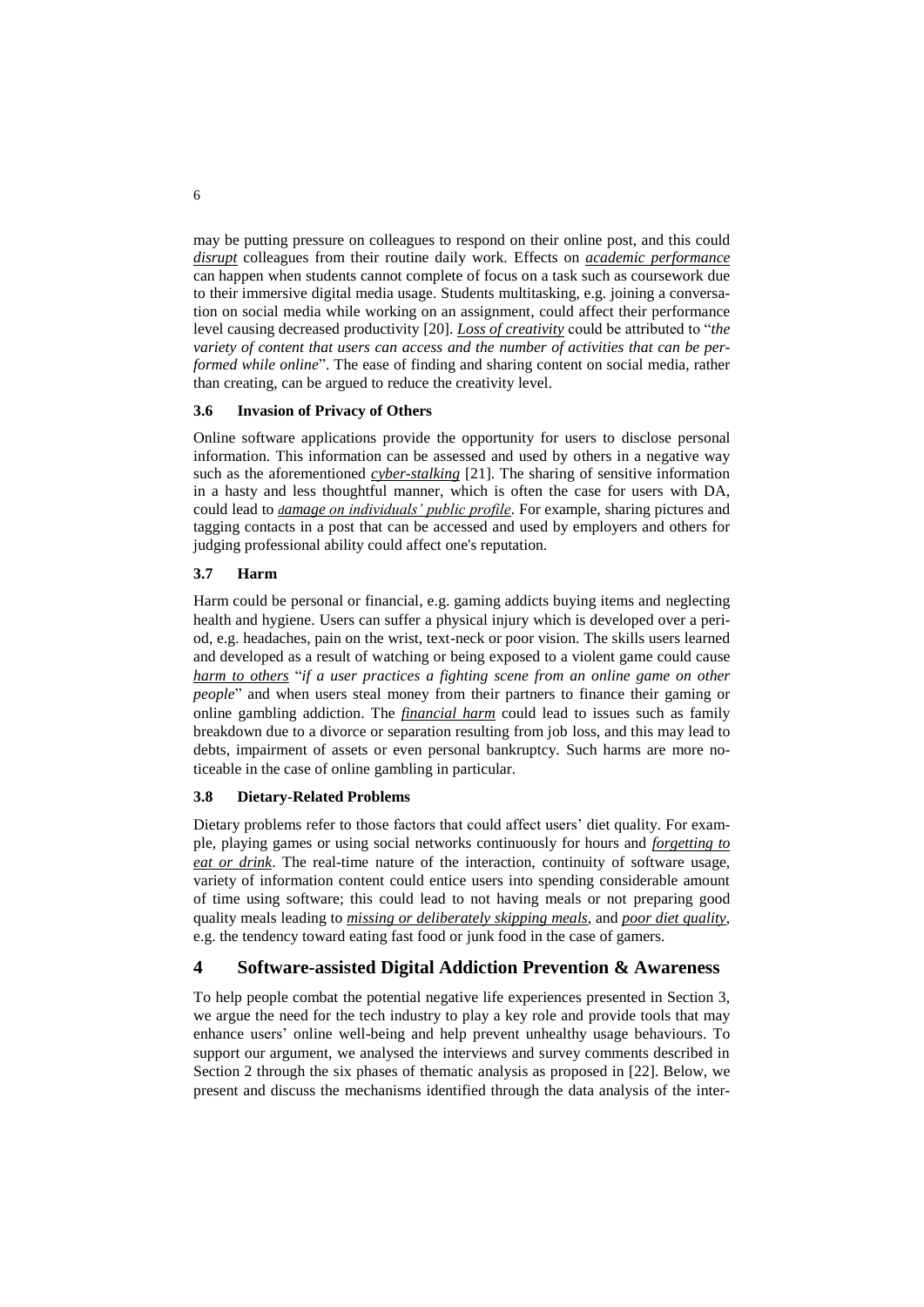views data and users' comments in the survey. The design of these studies was based on a set of arguments we made about the role of software in monitoring and solving the problem and its unique features of interactivity, reactiveness and real-time [13].

#### **4.1 Software as a tool to disseminate educational material**

Research evidence has linked excessive digital media usage to an increased level of psychological arousal, which often leads to a lack of sleep, forgetting to eat or drink, psychological harms and reduction in physical activity [23]. There is a growing interest in the possible use of addiction-awareness software solutions to help maintain the mental and social-wellbeing of users [24]. Our analysis demonstrates the need for software to provide educational materials relating to the obsessive and excessive users' online presence and the effects this may have on their psychological and mental health status and also on other aspects of their lives; "*Providing psychological and mental health information could be good and may help some users consider their usage behaviour before it gets serious and turns into something addictive*".

The participants also emphasised the need for such information to be tailored and personalised based on their needs and preferences. One expert stated that "*education materials should be personalised to the needs of users and only displayed to them at the right time*". Based on our analysis and our practical expertise in the field, we conclude that such personalisation might be based on four main factors, (i) usage behaviour, (ii) recognition of DA and potential risks of DA, (iii) knowledge of psychological wellbeing and DA, and (iv) stage of change and treatment levels to help planning and relapse prevention. AI techniques could be used here to help predict the future usage behaviours, risks associated with the usage and to deliver appropriate materials at the right point, to reduce its effect early on [25]. Another factor to consider is the nature of the materials, i.e., should they be based on real-life user stories, scientific facts or usage history and context? The challenge here would be on the way to design software to deliver such information in a timely and acceptable manner, specifically: (i) how to monitor users' digital behaviour and intentionality, (ii) how to ascertain users' preferences on the nature of the materials, their presentation and delivery modes given the nature of people with problematic behaviour and their characteristics, e.g. denial and trivialisation of the problem, and (iii) when to design the educational material in a progressive and phased way in response to the change of behaviour. An approach would be to ask input from the users but this may also be challenging given the characteristics of people with problematic behaviour, e.g. subjectivity and ambivalence.

#### **4.2 Software-assisted goal setting**

Users reported that they would like the software to provide the opportunity to set usage and style of living goals. The real-time nature, the traceability and tractability of software usage would facilitate goal setting, and the provision of goal performance feedback and this may enable users to make informed decisions about their usage behaviour [14]. Based on our interviews and survey comments, it is evident that users would like some degree of control when setting goals; "*giving users some control would lead to some sense of involvement which can help encourage people and improve their overall acceptance of the goals*". Others commented that giving control shall be minimal to avoid bias and "*flight-into-health*". An assessment questionnaire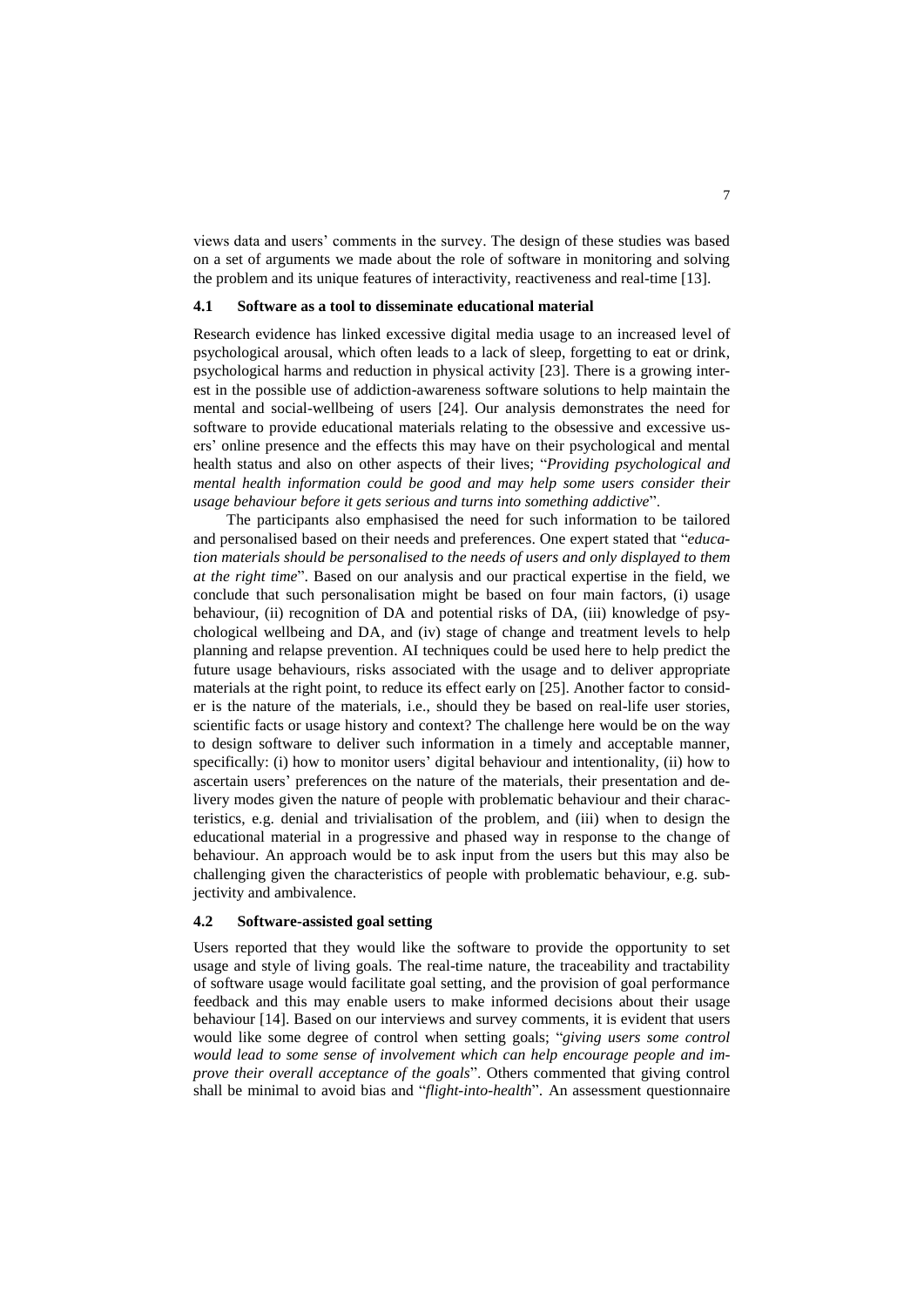could be used to determine users' preferences on the level of involvement such as (i) Passive or consultative, (ii) Representative, (iii) Participative or decision-maker [27]. Another option may be to solicit the expertise of a mediator, e.g. a therapist who is an expert in the area, who can assess a user's emotional state and issues and help them to choose the right goal settings and provide data-driven feedback with the help of data analytics tools.

When setting goals, the proximity of the goals needs to be considered, i.e., how far into the future the goals are set [28]. Setting proximal goals may help reduce loss of goal interest, boost motivation and confidence in goal attainment; "*Encourage users to set proximal goals. Users only have main goals and not sub-goals. Having little sub-goals motivates people to keep doing what they are doing and the program can help them set these sub-goals and reward or remind them when they attain the sub goals*". The software interface to set up the goals should be concise; it should only contain a few questions or options which are easy to interpret "*fast and no-fuss to set up, i.e. clean interface"*. Software can monitor goal achievement in real time and this is a bonus in comparison to human-based counselling.

### **4.3 Software transparency**

Software provides new opportunities for timely, interactive and personalised transparency with users. For example, it could demonstrate to users how the real-time monitoring and traceability of their usage are performed and how goal performance feedback information was determined. A practitioner commented; *"focus on a message that is very clear and genuine for all users. It needs to be transparent with the users on how such information was derived"*. Providing this information at the right time may improve users' belief and trust in the software. Because users exhibit different skills and self-esteem levels, transparency concerning the delivering and sharing of performance feedback collectively should be considered by all parties involved [29, 30] in case group therapy approach or online peer support groups are applied [26]. Delivering such transparency information without consideration of these factors may lower some users' self-esteem and reduce their motivation, commitment towards the goals and, in the worst cases, may lead them to abandon their goals.

### **4.4 Data sharing for responsible digital media usage**

The question that needs to be addressed here is around the party who should be responsible for the implementation of DA awareness and prevention mechanisms. Should it be an in-house job for software companies, i.e., where technology companies think about how their software might affect users during system design and development, and provide tools and support that would help combat any negative effect resulting from its usage, or should the software companies delegate this responsibility to third parties and enable them to do that? In addition, the users should be assured that all ethical considerations have been considered and that the companies will only use data to raise awareness and to alleviate any negative effects that might be linked to addictive software usage. It has been also argued that software companies may choose to democratise the process by enabling users to allow access to their data by their own third party services. With the General Data Protection Regulation (GDPR) in Europe, such data *portability* is a right of citizens where the real-time and automation aspects are still not mandatory for software companies.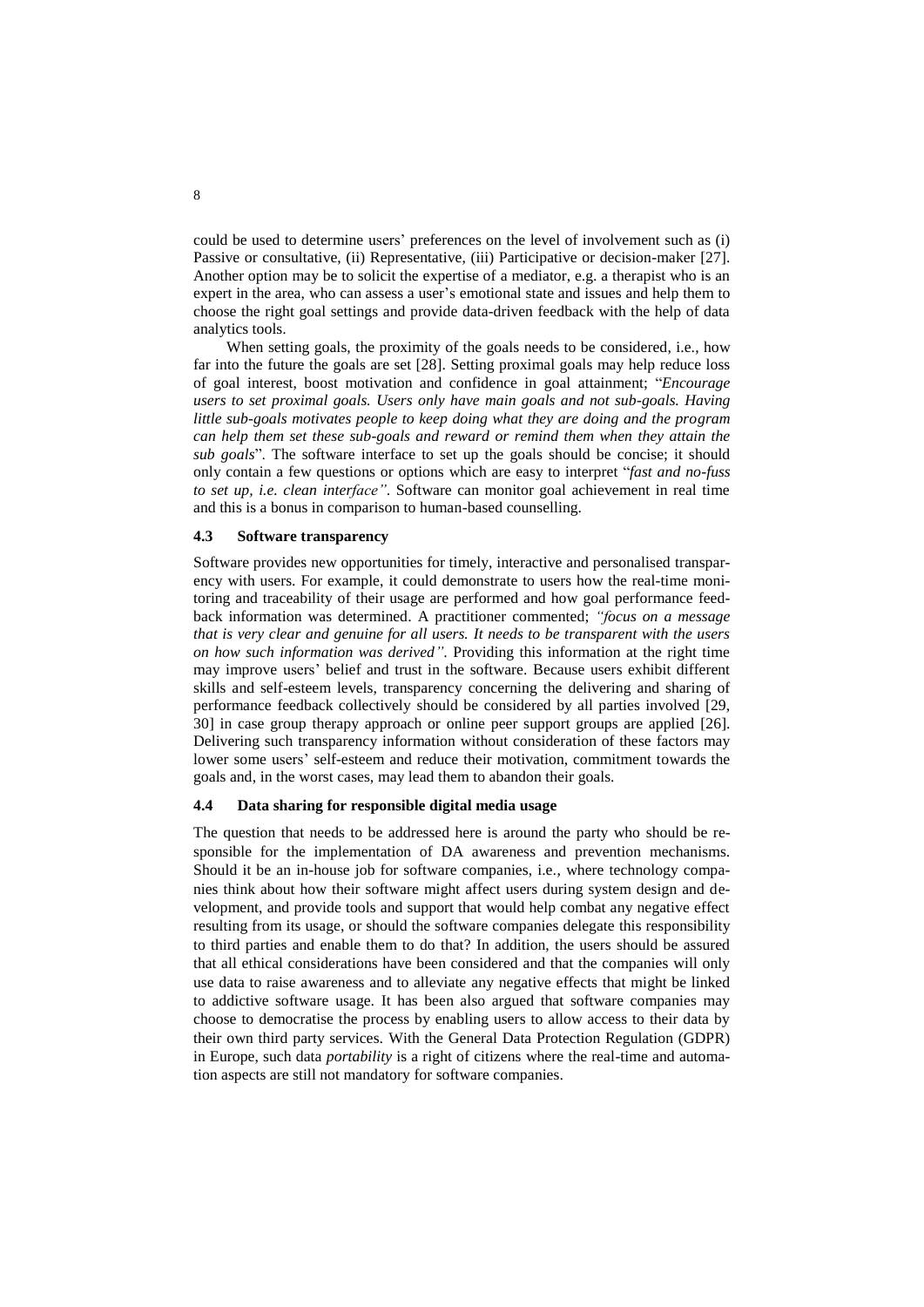### **5 Conclusion and Future Work**

We explored the negative life experiences associated with DA. We then classified and categorised these effects into eight families of negative life experiences. Having discussed these effects, we then advocated the need for tech companies, producing such potentially problematic products, to employ mechanisms that would help users to be aware of their usage patterns, and maintain a healthier online behaviour. As an initial step, from our analysis, we identified three ways that software could adapt to help reduce the negative effects associated with DA, by disseminating user behaviours to them, allowing goal setting and ensuring transparency. We also discussed who should take responsibility for such mechanisms. Our future work will expand on these mechanisms and discuss the major software design considerations that would enhance their successful design and implementation. We will also elaborate further on the challenges discussed and propose ways of countering them to ensure a better implementation.

**Acknowledgement**. This work has been partially supported by the EROGamb project funded jointly by GambleAware and Bournemouth University, SSCoDA project funded by Zayed University and by European H2020-MSCA-RISE-2017 project, under grant agreement No. 778228 (IDEAL-CITIES).

### **References**

- 1. Kirschner, P.A., Karpinski, A.C.: Facebook® and academic performance. Computers in Human Behaviour 26 (6), 1237 – 1245 (2010).
- 2. Griffiths, M. D.: A "components" model of addiction within a biopsychosocial framework. Journal of Substance Use 10,191-197 (2005).
- 3. Ofcom, Making Communication Work for Everyone, [https://www.ofcom.org.uk/about](https://www.ofcom.org.uk/about-ofcom/latest/features-and-news/decade-of-digital-dependency)[ofcom/latest/features-and-news/decade-of-digital-dependency,L](https://www.ofcom.org.uk/about-ofcom/latest/features-and-news/decade-of-digital-dependency)ast Accessed, 2018/11/ 23.
- 4. Kuss, D.J., Griffiths, M.D., Binder, J.F.: Internet addiction in students: Prevalence and risk factors. Computers in Human Behavior 29, 959–966 (2013).
- 5. Muller, K.W., Glaesmer, H., Brähler, E., Wolfling, K., Beutel, M.: Prevalence of internet addiction in the general population: Results from a German population-based survey. Behaviour and Information Technology 37(7), 1-10 (2014).
- 6. Young, K. S., Case, C. J.: Internet Abuse in the Workplace: New Trends in Risk Management. CyberPsychology & Behavior 7 (1), 105-111, (2004).
- 7. Young, K. S.: Internet Addiction: Symptoms, Evaluation, And Treatment. Innovations in clinical practice: A source book 17 (17), 351–352 (1999).
- 8. Grüsser, S.M., Thalemann, R., Griffiths, M.D.: Excessive Computer Game Playing: Evidence for Addiction and Aggression? Cyberpsychology & behavior 10 (2) (2007).
- 9. Griffiths, M.D.: Classification and treatment of behavioural addictions. Nursing in Practice 82, 44-46 (2015).
- 10. Young, K.S., de Abreu, N, C.: Internet Addiction a handbook and Guide to Evaluation and Treatment. New Jersey. Wiley & Sons, New Jersey (2011).
- 11. Khazaal, Y., Xirossavidou, C., Khan, R., Edel, R., Zebouni, F. and Zullino, D.: Cognitive-Behavioral Treatments for "Internet Addiction". The Open Addiction Journal 5(1), 30-35 (2012).
- 12. Corrigan, P.W., McCracken, S.G., Holmes, E.P.: Motivational interviews as goal assessment for persons with psychiatric disability. Community Mental Health Journal 37(2), 113-122 (2001).
- 13. Ali, R., Jiang, N., Phalp, K., Muir, S., McAlaney, J.: The Emerging Requirement for Digital Addiction Labels. REFSQ 9013, 198–213 (2015).